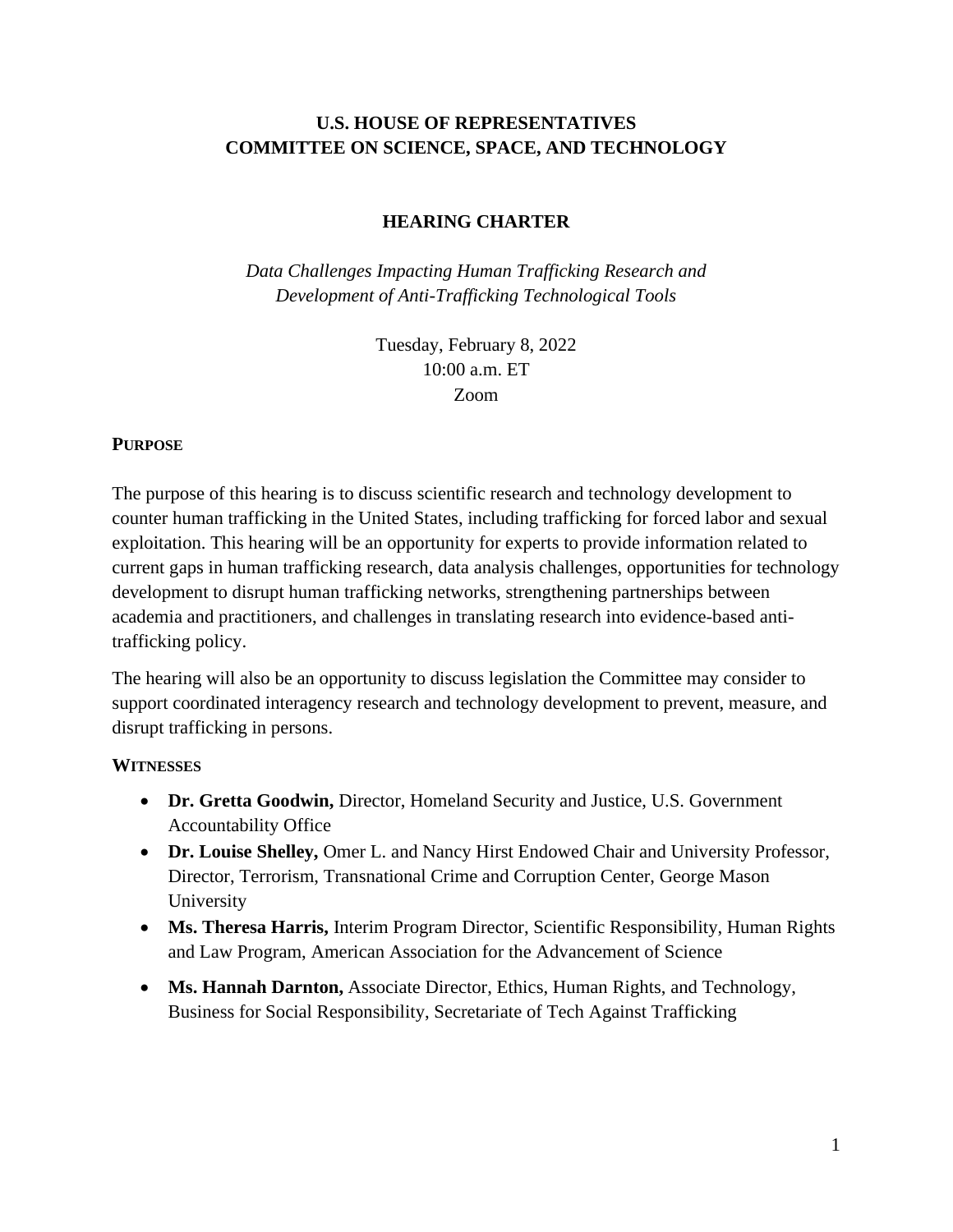### **OVERARCHING QUESTIONS**

- How can Federal science agencies contribute to a coordinated research and technology development approach to combat human trafficking?
- How are machine learning and other data analysis tools being applied to improve antitrafficking strategies, including detection of human trafficking in supply chains? What are the challenges to adoption and deployment of these technologies into anti-human trafficking efforts in the United States?
- How should we approach the issue of measuring prevalence of human trafficking in United States and what are the challenges? What are the considerations for applying social science methodologies to estimating prevalence?
- What are the data gaps and data analysis challenges for understanding where, when, and why human trafficking occurs in the United States, who is being trafficked, and who the traffickers are? What efforts are being made to have data be more inclusive of underserved and vulnerable populations in order to provide victim-centered, survivorinformed, and culturally-informed human trafficking interventions?
- How do existing data collection practices impact the ability to carry out advanced scientific research on human trafficking? What are opportunities for improved data collection? What are the existing efforts and opportunities for improved data sharing among nongovernmental organizations (NGO), State, local and Federal governments, law enforcement, and industry?

# **Human Trafficking**

The Federal law that guides the United States' response to human trafficking is the *Trafficking*  Victims Protection Act (TVPA)  $[P.L. 106-386]^1$ , which was enacted in 2000. The TVPA defines "severe forms of trafficking in persons" as sex trafficking in which a commercial sex act is induced by force, fraud, or coercion, or in which the person induced to perform the act has not attained 18 years of age; or the recruitment, harboring, transportation, provision, or obtaining of a person for labor or services, through the use of force, fraud, or coercion for the purpose of subjection to involuntary servitude, peonage, debt bondage, or slavery." The United States considers the terms "trafficking in persons," "human trafficking," and "modern slavery" as interchangeable.<sup>2</sup>

Human trafficking is a multi-billion-dollar illicit transnational enterprise. It impacts every country around the world, including the United States, whether as the country of origin, transit or destination, or combination of all three.<sup>3</sup> While trafficking of foreign nationals across borders is a well-known issue, U.S. citizens are also victims of trafficking within the United States. Human

<sup>1</sup> The *Trafficking Victims Protection Act of 2000* was enacted as part of the *Victims of Trafficking and Violence Protection Act of 2000.* <https://www.congress.gov/106/plaws/publ386/PLAW-106publ386.pdf>

<sup>&</sup>lt;sup>2</sup> 2021 Trafficking in Persons Report.<https://www.state.gov/reports/2021-trafficking-in-persons-report/>

<sup>3</sup> United National Office of Drugs and Crime - [https://www.unodc.org/unodc/en/human-trafficking/faqs.html.](https://www.unodc.org/unodc/en/human-trafficking/faqs.html)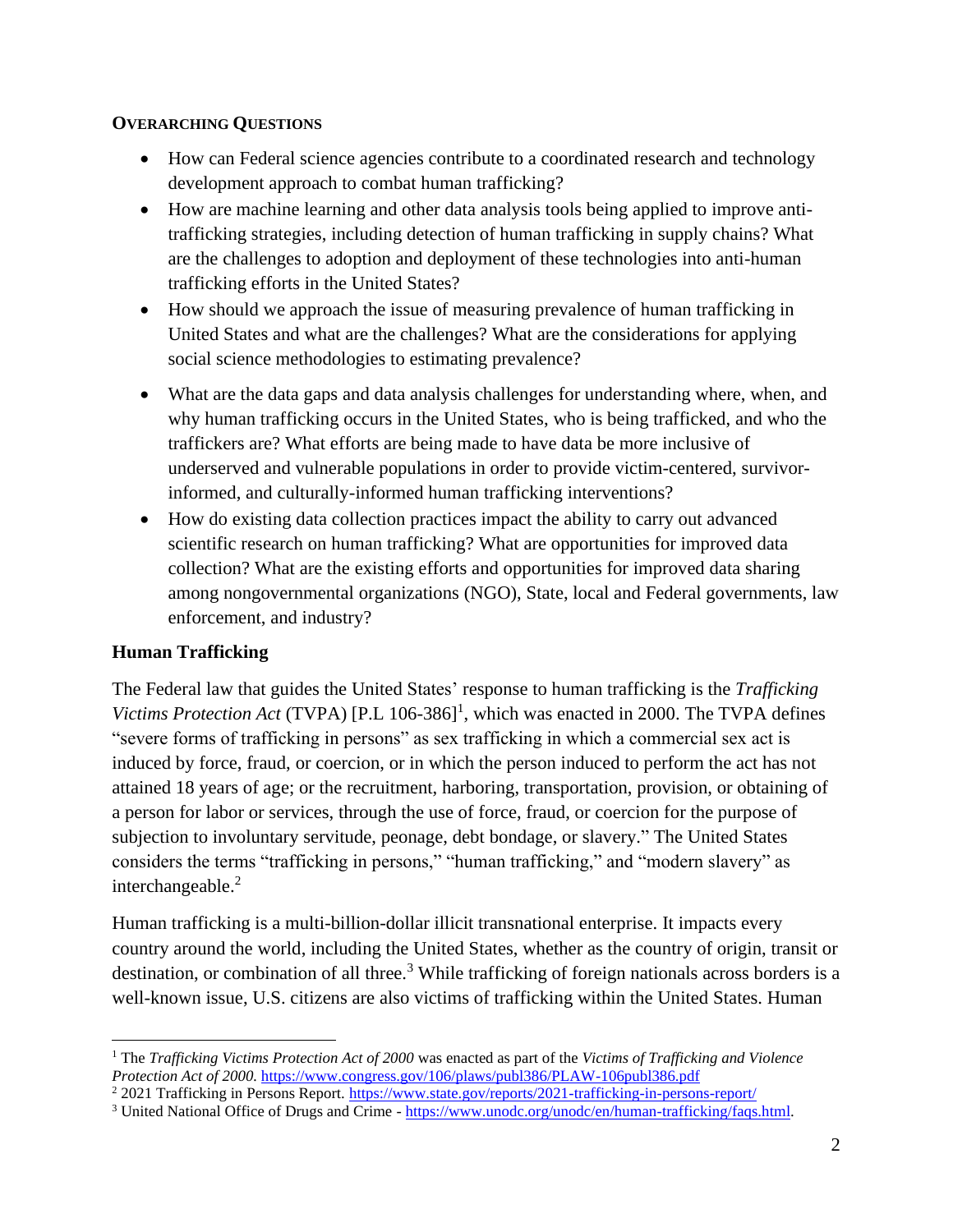trafficking operations range from those at the local level, including parents exploiting their own children, to international syndicates.

The TVPA established minimum standards for the elimination of trafficking, including 1) the prohibition of trafficking; 2) punishing or prosecuting any underlying crime; 3) punishment and prosecution to a degree that acts as a deterrent to trafficking; and 4) making efforts to eliminate severe forms of trafficking. The TVPA also required the establishment of the President's Interagency Task Force to Monitor and Combat Trafficking, which is chaired by the Department of State and includes the Departments of Treasury, Defense, Justice, Interior, Agriculture, Commerce, Labor, Health and Human Services, Transportation, Education, Homeland Security, Domestic Policy Council, National Security Council, Office of Management and Budget, U.S. Trade Representative, Office of the Director of National Intelligence, Federal Bureau of Investigation, U.S. Agency for International Development, and the Equal Employment Opportunity Commission. The Department of Health and Human Services funds the National Human Trafficking Hotline. Additionally, the National Science Foundation is funding a number of active awards focused on human trafficking, including improving the detection and disruption of human trafficking networks; however, it is not a participating agency of the Task Force.

The Task Force submits an annual Trafficking in Persons Report (TIP Report) to Congress measuring the progress of the United States and other countries in human trafficking prevention and protection and assistance to victims. It ranks countries using a four-tier system, with Tier 1 being the highest, meaning that the country meets TVPA's minimum standards.<sup>4</sup> The 2021 TIP Report ranked 28 countries, including the United States, as Tier 1, 95 countries as Tier 2, 45 countries as Tier 2 Watch List, 17 countries as Tier 3, and three countries as special cases due to on-going conflict and humanitarian crises.

# **Data Challenges and Research and Technology Needs to Combat Human Trafficking**

Research and technology have important roles to play in combatting human trafficking. The 2019 UN Interagency Coordination Group Against Trafficking in Persons report stated that technology can "help practitioners combat trafficking, such as by aiding investigations, enhancing prosecutions, raising awareness, providing service to victims, and shedding light on the make-up and operation of trafficking networks."<sup>5</sup>

In addition to technology, key areas of need for research in human trafficking are trafficking prevention and demand reduction, measuring the prevalence of trafficking, establishing metrics of success for ongoing efforts to combat trafficking, and understanding long- and short-term needs of victims and survivors. In each of these areas, research and data challenges remain.

<sup>4</sup> U.S. Department of State's 2020 Trafficking in Persons Report - [https://www.state.gov/wp](https://www.state.gov/wp-content/uploads/2020/06/2020-TIP-Report-Complete-062420-FINAL.pdf)[content/uploads/2020/06/2020-TIP-Report-Complete-062420-FINAL.pdf.](https://www.state.gov/wp-content/uploads/2020/06/2020-TIP-Report-Complete-062420-FINAL.pdf) <sup>5</sup> [https://www.un.org/sexualviolenceinconflict/report/human-trafficking-and-technology-trends-challenges-and](https://www.un.org/sexualviolenceinconflict/report/human-trafficking-and-technology-trends-challenges-and-opportunities/)[opportunities/](https://www.un.org/sexualviolenceinconflict/report/human-trafficking-and-technology-trends-challenges-and-opportunities/)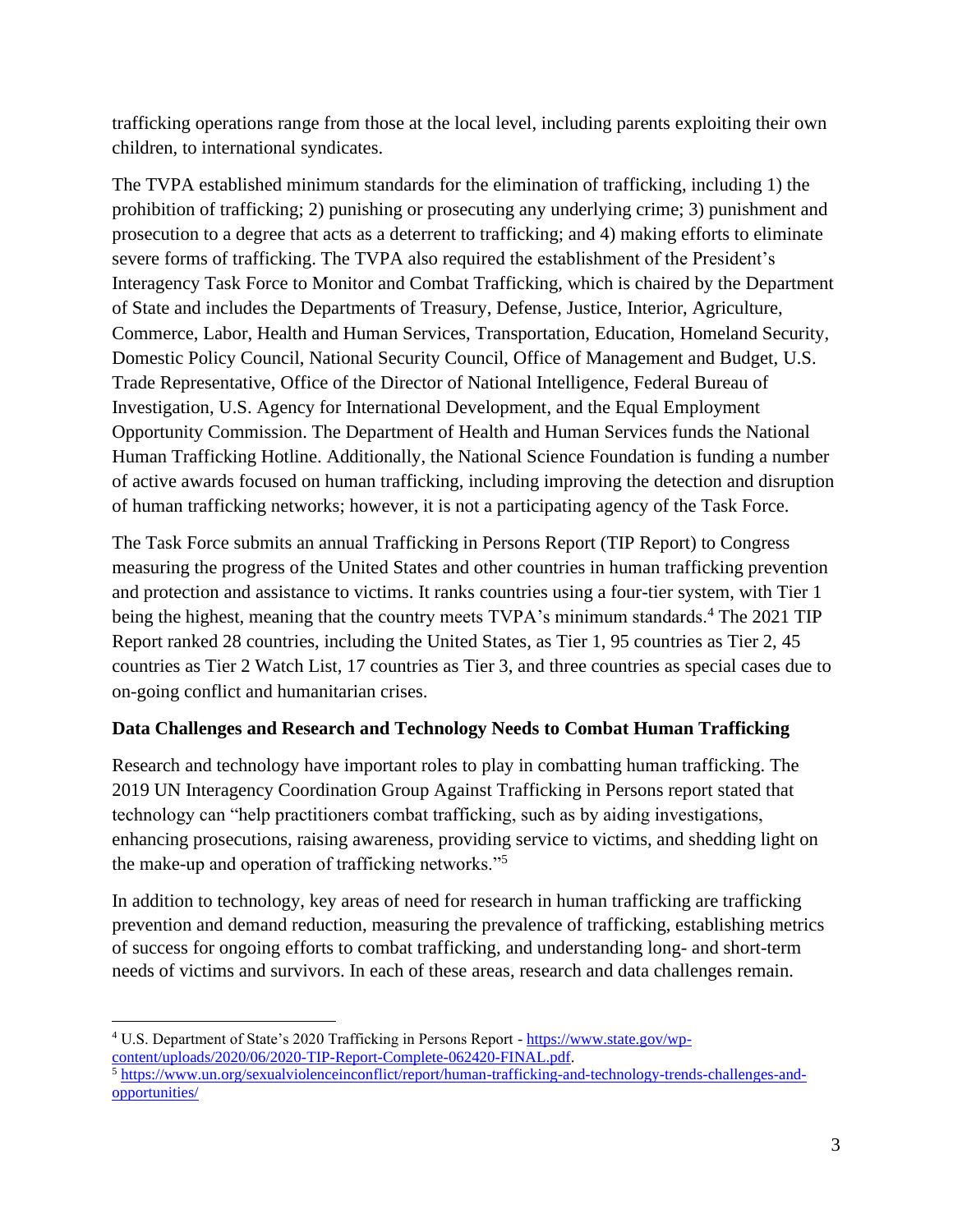*Lack of Robust Research and Data–* Lack of data and data fragmentation are major barriers to anti-trafficking efforts, both domestically and globally. In 2019, a group of seven research institutions, including U.S.-based institutions, formed Code 8.7, to leverage computational science and AI to address this issue and develop a global research agenda to counter human trafficking. Eradication of human trafficking is goal 8.7 of the United Nations Sustainable Development Goals adopted in 2015 as part of the 2030 Agenda for Sustainable Development, and hence the eponym for the group.

The sex trafficking of women and girls, especially from Eastern Europe and the former Soviet Union, was a catalyst in the 1990s and 2000s for more significant human trafficking research and interventions in the United States and globally.<sup>6</sup> First generation research on human trafficking focused on law enforcement initiatives, case studies, research on surviving victims, and measuring global prevalence.<sup>7</sup> However, experts have noted that a second generation of research is needed into prevention of human trafficking in order to support evidence-based intervention strategies.<sup>8</sup> Calls have also been made to address the continued lack of adequate methods and data to measure the prevalence of human trafficking.

A 2013 Institute of Medicine and National Research Council report, "Confronting Commercial Sexual Exploitation and Sex Trafficking of Minors in the United States," recommended strengthening research on prevention and intervention.<sup>9</sup> It recommended a national research agenda on advancing knowledge and understanding, developing effective interventions, and evaluating the effectiveness of prevention and intervention laws, policies, and programs.

Further, Stanford University's Human Trafficking Data Lab also emphasizes a lack of robust human trafficking research and data per the following statement, "*For decades, researchers have lacked large-scale sources of microdata on human trafficking, limiting the literature to either deep qualitative scholarship or accounting-like attempts to measure the scale of the problem. Apart from a handful of studies applying the tools of operations research to trafficking detection, we are not aware of any formal studies that have attempted to systematically study causal factors, prevention, or reintegration programs with quantitative rigor. Strikingly, only 12 percent of the published literature on trafficking was peer-reviewed. Without rigorous study, the policy response to trafficking has been uncoordinated and has had limited large-scale success." 10*

In December 2021, the Biden Administration released an updated National Action Plan to Combat Human Trafficking (National Action Plan), which includes research as a priority. For example, the Department of Homeland Security Science and Technology Directorate advised on

<sup>6</sup> <https://www.poverty-action.org/sites/default/files/IPA-HTRI-Learning-and-Research-Agenda-2021.pdf>

<sup>7</sup> <https://www.ncbi.nlm.nih.gov/pmc/articles/PMC6350954/>

<sup>8</sup> *Id.*

<sup>9</sup> [https://www.nap.edu/catalog/18358/confronting-commercial-sexual-exploitation-and-sex-trafficking-of-minors-in](https://www.nap.edu/catalog/18358/confronting-commercial-sexual-exploitation-and-sex-trafficking-of-minors-in-the-united-states)[the-united-states](https://www.nap.edu/catalog/18358/confronting-commercial-sexual-exploitation-and-sex-trafficking-of-minors-in-the-united-states)

<sup>10</sup> <https://kingcenter.stanford.edu/our-work/research-initiatives/stanford-human-trafficking-data-lab>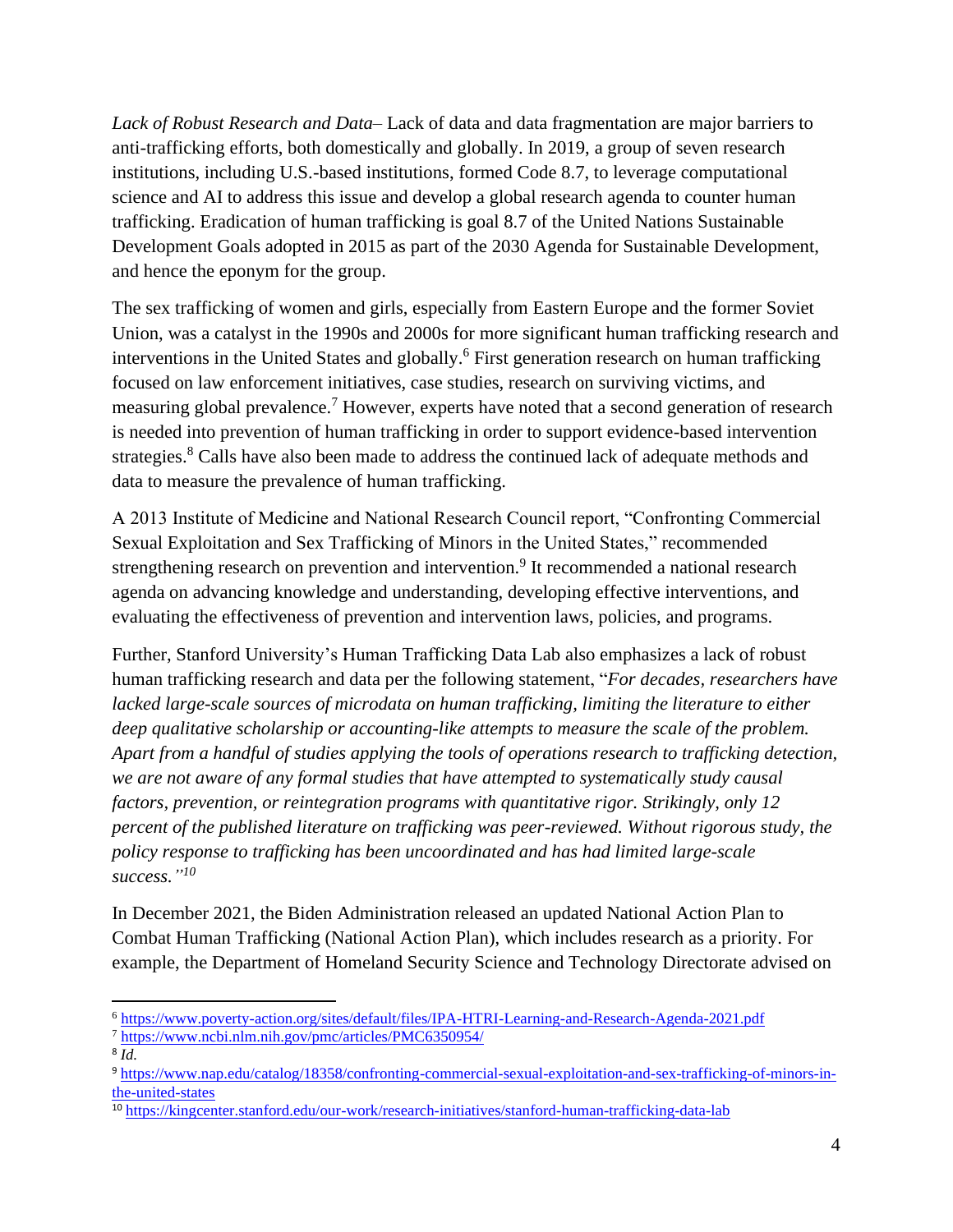the DHS Strategy to Combat Human Trafficking, the Importation of Goods Produced with Forced Labor, and Child Sexual Exploitation. They are also evaluating ongoing Blue Campaign efforts and supported the National Action Plan released in December 2021. The Blue Campaign is a national human trafficking public awareness effort to educate the public, law enforcement, and industry to recognize indicators of human trafficking and provide guidance on how to respond.

While agencies under the Interagency Task Force to Monitor and Combat Trafficking collect human trafficking data and carry out some research, experts say this data and research is mission-focused for each agency and results in research and data siloes rather than a coordinated approach to understanding and combatting human trafficking. Recent U.S. Government Accountability Office reports and work also emphasize these Federal data challenges regarding human trafficking-related issues.

Additionally, a 2019 report by the Department of Transportation Advisory Committee on Human Trafficking states that "data collection, analysis, and information-sharing are critical to inform the transportation industry regarding the nature and severity of human trafficking. Yet little academic research has been conducted and published, particularly empirically based, on the role of the transportation industry in facilitating or preventing human trafficking."<sup>11</sup> Further, at a 2019 National Academies of Sciences, Engineering, and Medicine workshop, a former director of the Human Smuggling and Trafficking Center noted that the Center's goal to develop and deliver intelligence for law enforcement and policymakers to respond to human trafficking is challenging because of a "lack of a clear understanding of the priorities and gaps that exist in the research community."<sup>12</sup>

*Prevalence Estimation Challenges-* Human trafficking continues to be a difficult issue to precisely estimate partly because it is carried out in the shadows through hidden operations. Both the American Association for the Advancement of Science and the National Academies of Sciences, Engineering, and Medicine have held events to discuss the techniques and methodologies for gathering data on human trafficking prevalence. At one of those events, the lead researcher on trafficking in persons at the National Institute of Justice recently said that "prevalence is just one piece of a very complex puzzle. She urged the research community to work with stakeholders from different academic disciplines, law enforcement, and victims' services to determine what methodological approaches work for each population. She also underscored the need to be mindful of protecting the populations being studied, who are often vulnerable and traumatized."<sup>13</sup>

<sup>&</sup>lt;sup>11</sup> U.S. Department of Transportation Advisory Committee on Human Trafficking Final Report, "Combatting human" Trafficking in the Transportation Sector," July 2019.

[https://www.transportation.gov/sites/dot.gov/files/docs/mission/administrations/office-policy/343931/advisory](https://www.transportation.gov/sites/dot.gov/files/docs/mission/administrations/office-policy/343931/advisory-committee-human-trafficking-final-report.pdf)[committee-human-trafficking-final-report.pdf](https://www.transportation.gov/sites/dot.gov/files/docs/mission/administrations/office-policy/343931/advisory-committee-human-trafficking-final-report.pdf)

<sup>12 12</sup> [https://www.nationalacademies.org/our-work/approaches-to-estimating-the-prevalence-of-human-trafficking-in](https://www.nationalacademies.org/our-work/approaches-to-estimating-the-prevalence-of-human-trafficking-in-the-united-states-a-workshop#sectionCommittee)[the-united-states-a-workshop#sectionCommittee](https://www.nationalacademies.org/our-work/approaches-to-estimating-the-prevalence-of-human-trafficking-in-the-united-states-a-workshop#sectionCommittee)*.* <sup>13</sup> *Id.*